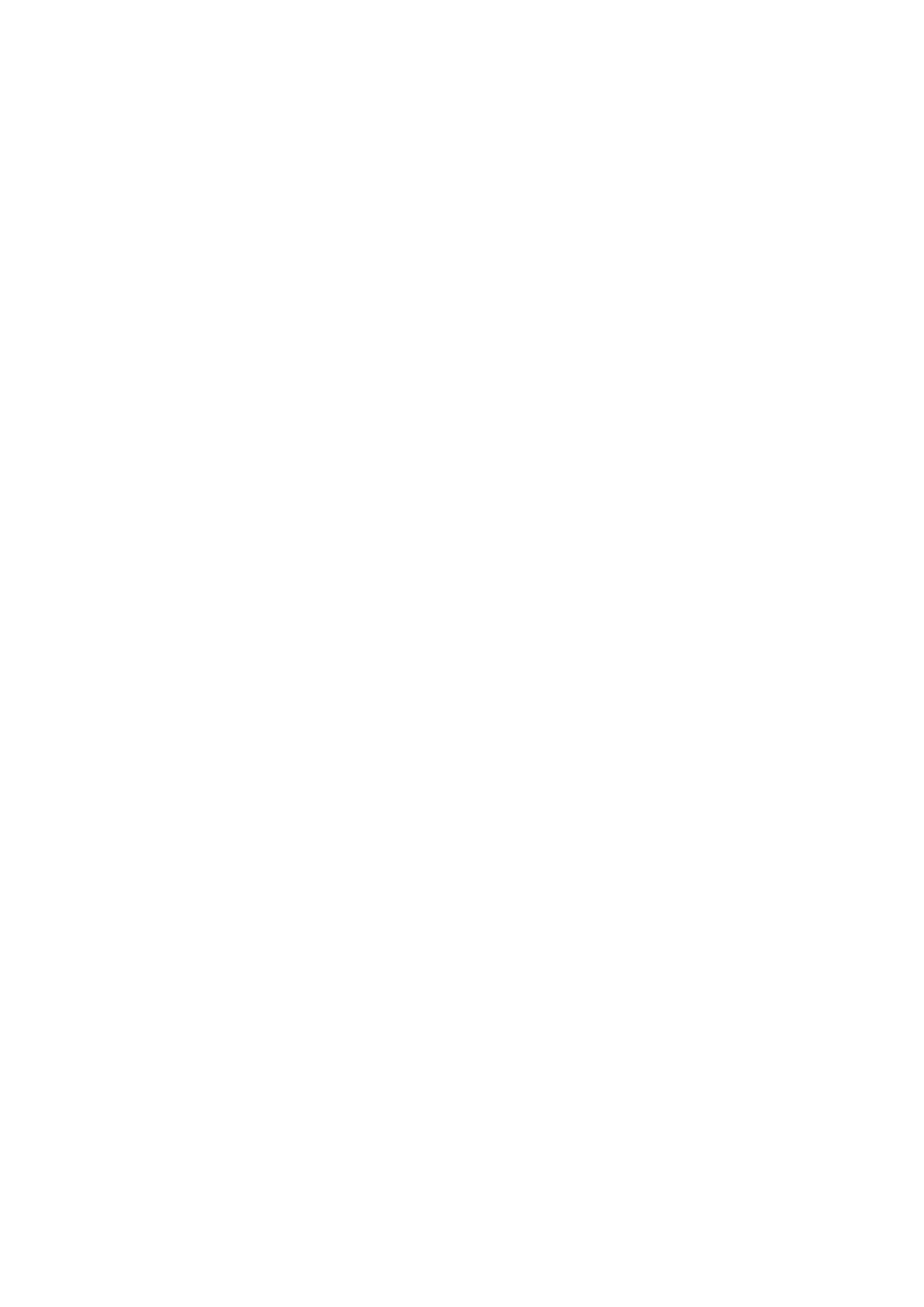### **JERSEY POLICE COMPLAINTS AUTHORITY**

**ANNUAL REPORT 2019**

**First Floor**

**3 St Andrew's Place**

**Charing Cross**

**St Helier**

**JE2 3RP**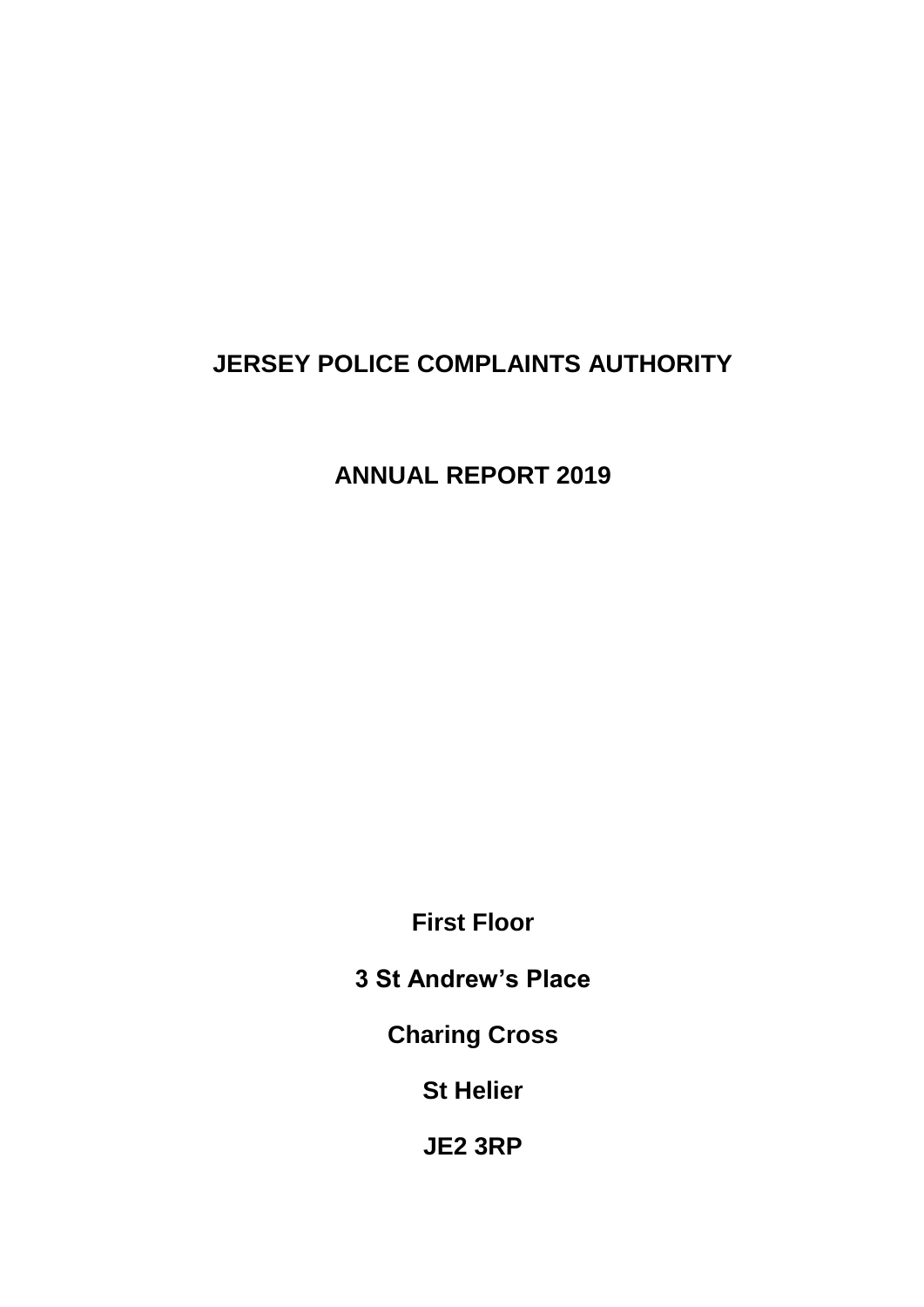#### TABLE OF CONTENTS

| 1.                                                          | <b>INTRODUCTION FROM THE CHAIRMAN</b>                                                                              | 3              |  |  |  |  |  |
|-------------------------------------------------------------|--------------------------------------------------------------------------------------------------------------------|----------------|--|--|--|--|--|
| 2.                                                          | <b>ANNUAL REPORT 2019</b>                                                                                          | $\overline{4}$ |  |  |  |  |  |
| 3.                                                          | <b>AUTHORITY'S POWERS</b>                                                                                          | 6              |  |  |  |  |  |
| 4.                                                          | <b>OVERVIEW</b>                                                                                                    | 8              |  |  |  |  |  |
| 5.                                                          | <b>ANALYSIS OF COMPLAINTS</b>                                                                                      | 9              |  |  |  |  |  |
| 6.                                                          | <b>INFORMAL RESOLUTION</b>                                                                                         | 13             |  |  |  |  |  |
| 7.                                                          | TIME TAKEN TO COMPLETE INVESTIGATIONS                                                                              | 13             |  |  |  |  |  |
| 8.                                                          | <b>GENERAL SUPERVISION AND OVERSIGHT</b>                                                                           | 14             |  |  |  |  |  |
| 9.                                                          | <b>ACCOUNTS</b>                                                                                                    | 14             |  |  |  |  |  |
|                                                             | <b>10. NEW INITIATIVES DURING THE YEAR</b>                                                                         | 15             |  |  |  |  |  |
| 11. REGULAR COMPLAINANTS/UNREASONABLE COMPLAINANT CONDUCT16 |                                                                                                                    |                |  |  |  |  |  |
|                                                             | <b>12. SUMMARY</b>                                                                                                 | 16             |  |  |  |  |  |
|                                                             | <b>APPENDIX 1 – FLOW CHART – STATES OF JERSEY POLICE OFFICER</b>                                                   | 19             |  |  |  |  |  |
|                                                             | <b>APPENDIX 2 - FLOW CHART - HONORARY POLICE OFFICER</b>                                                           | 20             |  |  |  |  |  |
|                                                             | <b>APPENDIX 3 - FLOW CHART – COMPLAINT RECEIVED AGAINST CHIEF OFFICER AND</b><br><b>DEPUTY CHIEF OFFICER</b><br>21 |                |  |  |  |  |  |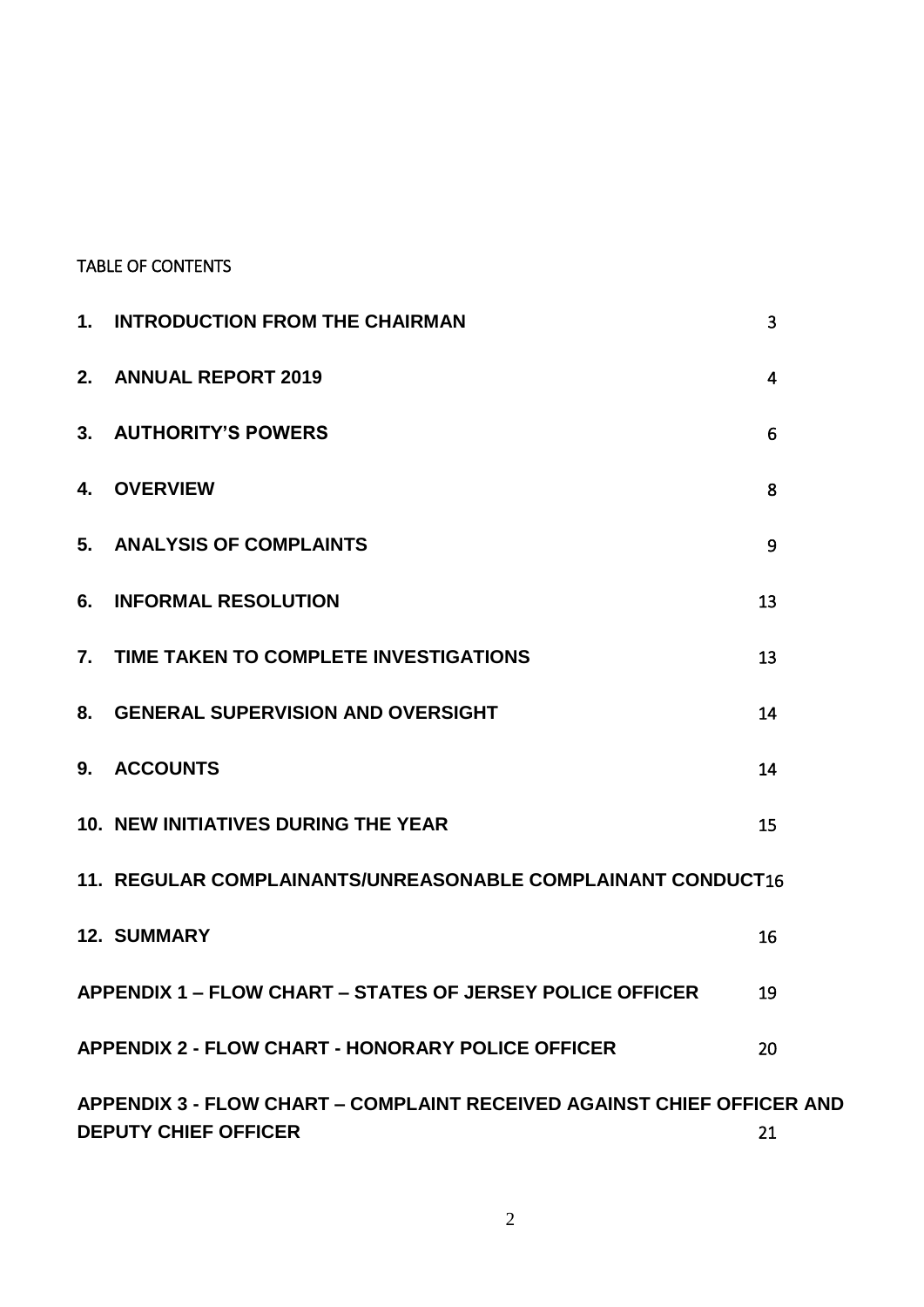### **JERSEY POLICE COMPLAINTS AUTHORITY**

#### <span id="page-4-0"></span>1. INTRODUCTION FROM THE CHAIRMAN

The Jersey Police Complaints Authority (JPCA) (the "Authority") has now been operating for twenty years and is an independent body corporate, established in 1999 pursuant to the Police (Complaints and Discipline) (Jersey) Law 1999 ("the Law"). The annual report provides information about the work of the JPCA and the complaint process together with statistical information on complaint trends and outcomes. It is pleasing to report a continuation of the trend in recent years with a further reduction in the number of complaints in 2019, which warranted a full police investigation. The data in this and recent reports clearly demonstrates that only a small fraction of the many daily interactions between police officers and the Jersey public give rise to a complaint or allegation of misconduct. Nevertheless, the Jersey Police Complaints Authority is required to consider first and foremost the public interest. Through effective and independent oversight it is the role of the Authority to see that the public interest and the interests of the police themselves are equally served.

Throughout the last twenty years the law has been amended on a number of occasions in response to best practice elsewhere and changes in the structure of the States of Jersey. In 2016 a working group was established to undertake a comprehensive review of the Law and legislation in other jurisdictions and to recommend changes to the existing law. This stage of the process was completed in 2018 and initial law drafting work was completed in early 2019. Following further discussion and revision a final draft was completed in October 2019. The working group was made up of representatives from the Department for Strategic Policy, Planning and Performance, the Jersey Police Complaints Authority, the Law Officers Department, the States of Jersey Police Standards Department, the Jersey Honorary Police, The Jersey Police Authority and the Law Draughtsman's Office. Looking to the coming months it is anticipated that once consequential law changes are complete the law will be presented to the States for debate and approval. This major overhaul of the law will further strengthen and create a strong and robust oversight regime that will continue to leave the investigation of complaints and misconduct with the police themselves (as is the case in the UK), but imbues the JPCA with the necessary powers to monitor and oversee those investigations closely. Accountability to a civilian authority is an immutable tenet of policing in a democratic society.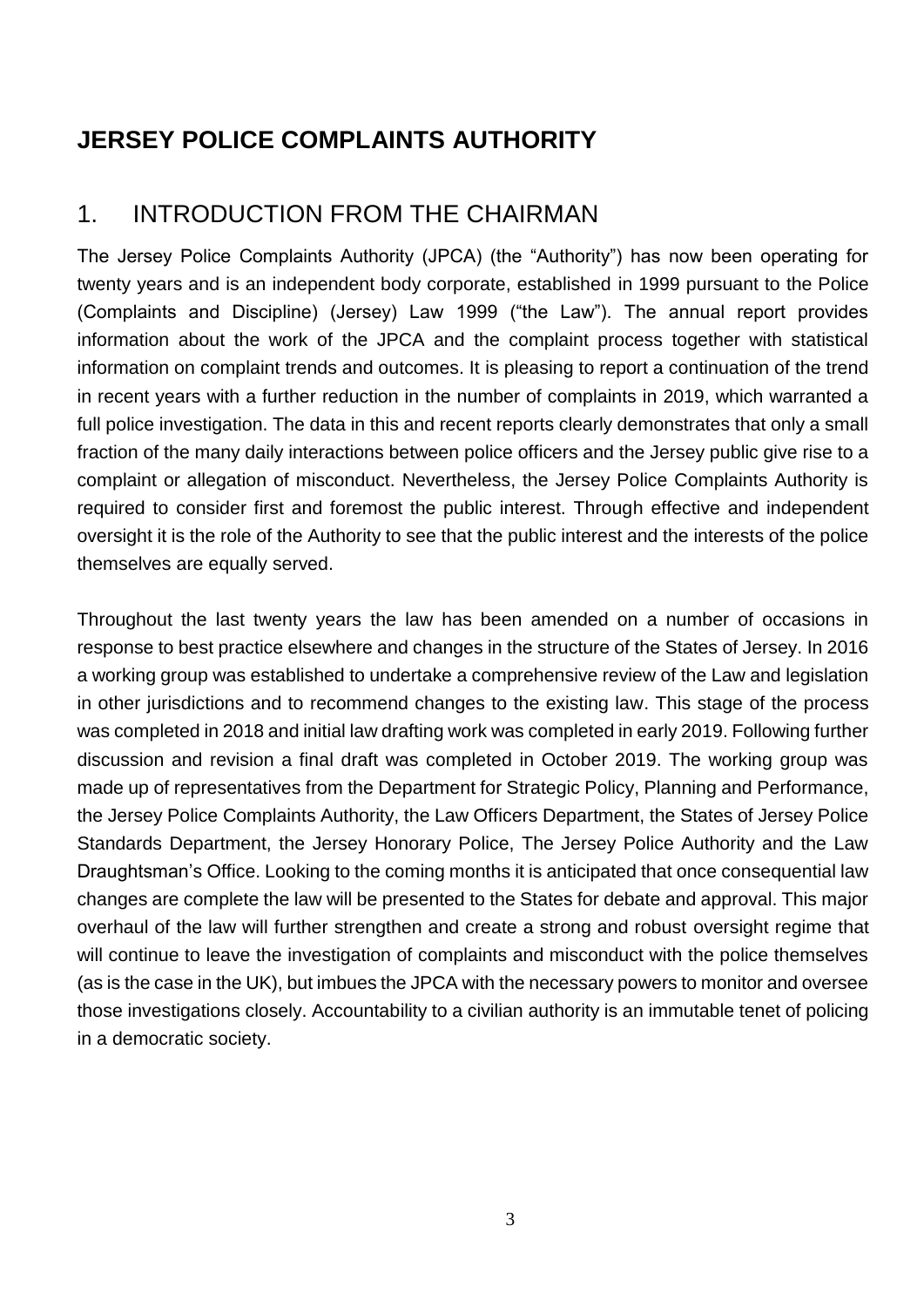#### <span id="page-5-0"></span>2. ANNUAL REPORT 2019

The Authority reports to the Minister for Home Affairs and has a statutory duty to provide an annual report to the States of Jersey. The role of the Authority is to oversee, monitor and supervise investigations by the Professional Standards Department of the States of Jersey Police, of complaints made against States of Jersey Police and Honorary Police Officers. The Authority does not carry out the investigations and its Members are not trained investigators. The Authority is independent of the police and its role is to ensure that the investigating officers carry out the investigations it supervises in a thorough and impartial manner and to ensure the police achieve high standards in the handling of complaints, conduct matters and death and serious injury (DSI) cases.

An effective police complaints system is vital to achieving public confidence in the Jersey police service by ensuring the police are accountable for their actions and lessons are learnt. The manner in which complaints, conduct matters and deaths and serious injuries during or following police contact are dealt with, has a huge impact on public confidence in the police, and this is perhaps more so in a small community such as Jersey with a relatively low number of complaints.

The States of Jersey appoints Members of the Authority for a period of three years (subject to reappointment up to a maximum of three terms) and their services are provided on a voluntary basis. The Members who served during the year are detailed below.

| Mr Howard Cooper,     | Chair,                     | <b>Appointed February 2013</b> |
|-----------------------|----------------------------|--------------------------------|
| Mrs Rachel Catchpole, | Deputy Chair,              | Appointed Jan 2017             |
| Mrs Dee Taylor-Cox,   | <b>Supervising Member,</b> | Appointed February 2013        |
| Mr Graeme Marett,     | <b>Supervising Member,</b> | <b>Appointed February 2013</b> |
| Mr Duncan Baxter,     | <b>Supervising Member,</b> | Appointed March 2015           |
| Mrs Gail McCourt,     | <b>Supervising Member,</b> | Appointed March 2015           |
| Mr Matthew Swan,      | <b>Supervising Member,</b> | Appointed Jan 2017             |
| Mr Graham Jennings*,  | <b>Supervising Member,</b> | Appointed July 2018            |

\* Mr Graham Jennings resigned from his position on the Authority in July 2019.

The Authority continues to operate from accommodation in St Andrew's Place and employs one part-time administrator. The Authority's office is open on Tuesday, Wednesday and Thursday mornings between the hours of 09.15 and 12.15.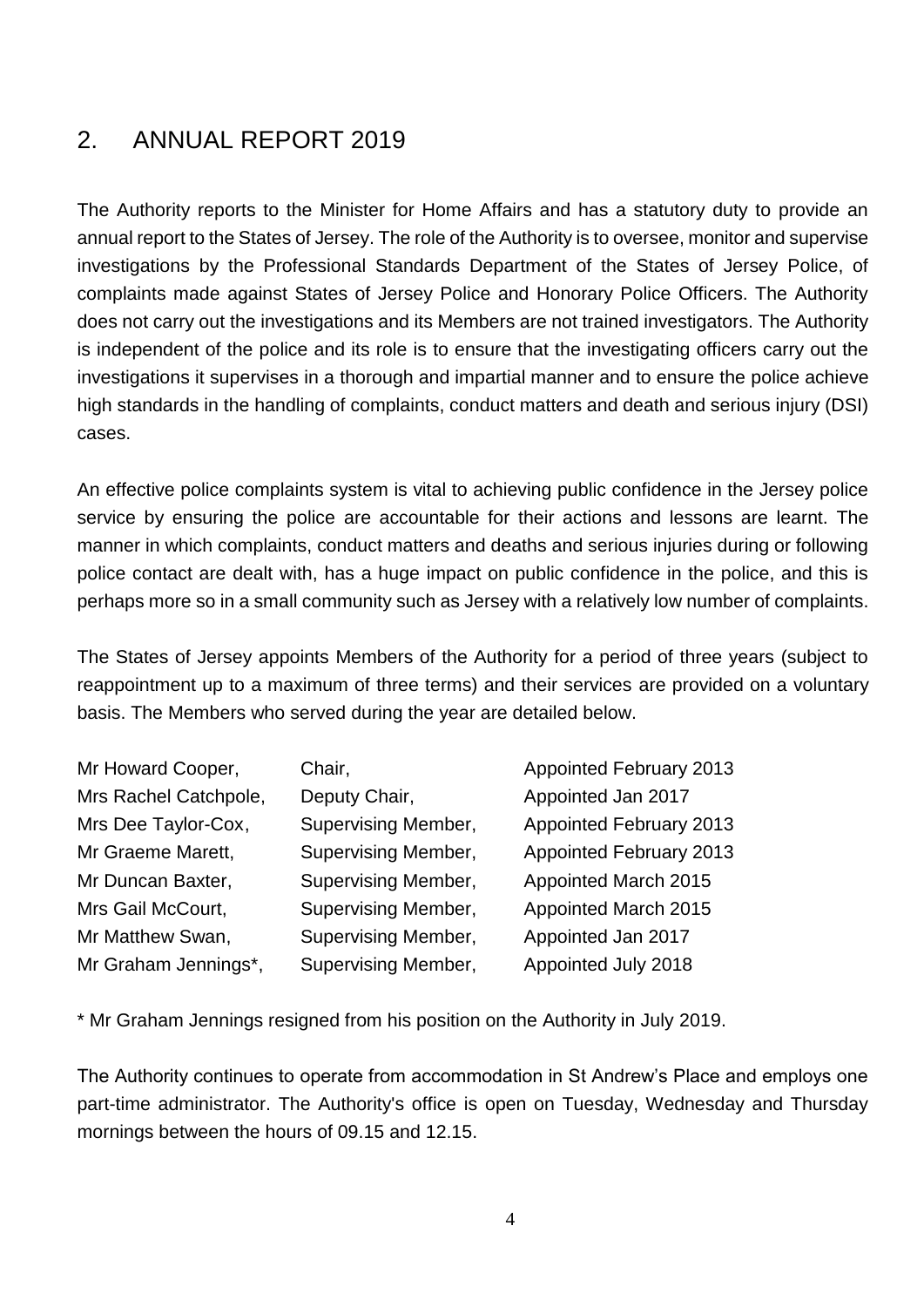The Members of the Authority are unpaid but are entitled to reclaim their reasonable expenses No expenses were claimed during the year.

During the year (May 2019), two members, Mrs Dee Taylor-Cox and Mr Graeme Marett, completed their second three-year term of office and were subsequently reappointed by the States. In line with the Jersey Appointments Commission terms governing length of service, this will be their last three-year term.

Two further members, Mr Matthew Swan and Mrs Rachel Catchpole completed their first term of office in December 2019. Both members offered to serve a further term and their appointment was approved by the States Assembly with effect from 1 January 2020. Mrs Catchpole is to continue as Deputy Chair of the Authority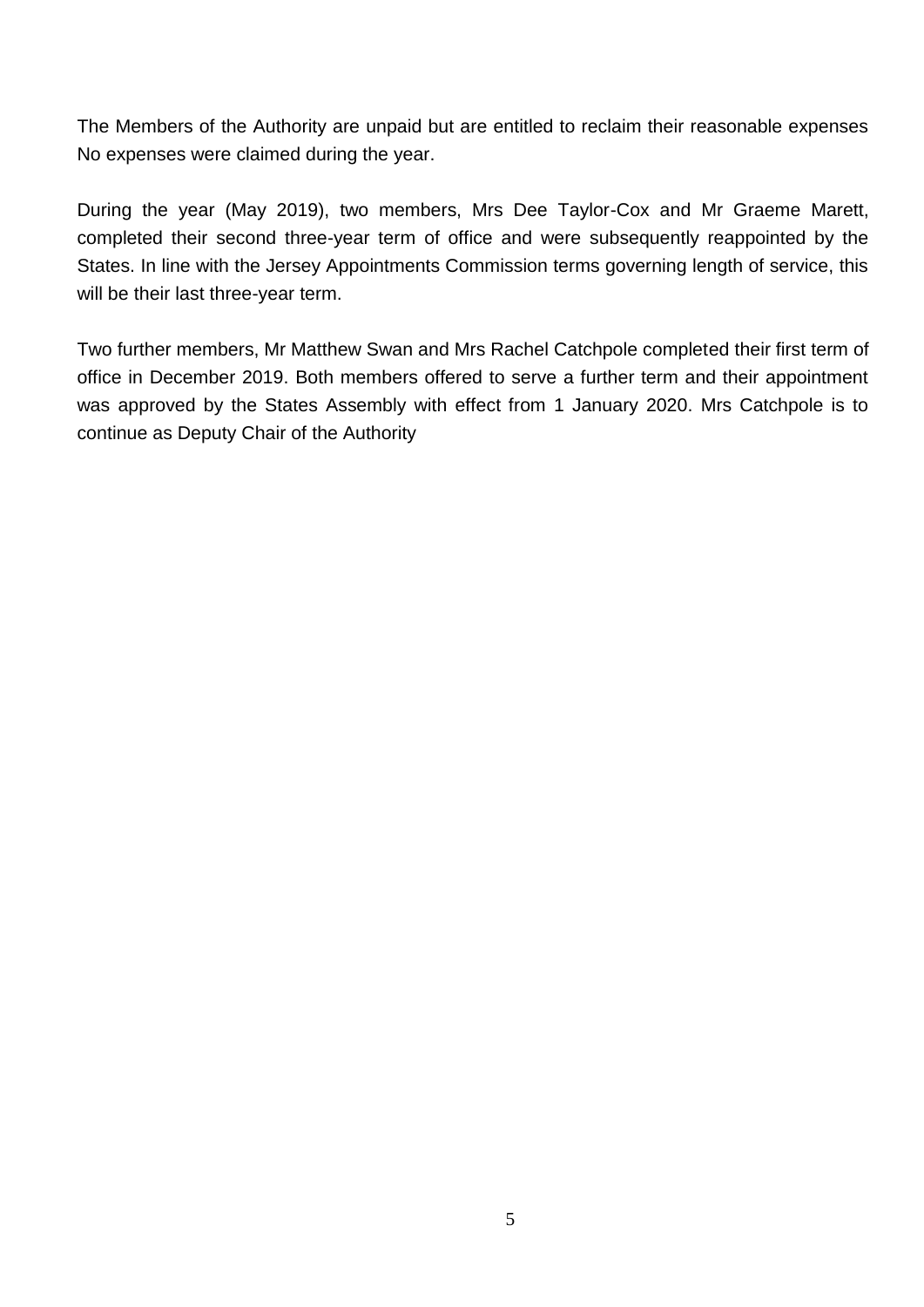### <span id="page-7-0"></span>3. AUTHORITY'S POWERS

The Authority supervises three categories of investigation:

- 1) those arising from complaints made by members of the public which have not been dealt with by Informal Resolution. Please refer to **Section 5** on page 12.
- 2) those arising from issues referred to the Authority on a voluntary basis by the States of Jersey Police.
- 3) those specifically detailed in the Law, such as investigations arising from a complaint into the death of individuals following contact with the States of Jersey Police. Generally speaking the Authority is not involved in the oversight of the investigation of complaints which are of an operational nature, unless the matter is specifically referred on a voluntary basis, to the Authority by the States of Jersey Police.

One of the first stages of the complaints process is to assess whether the complaint is capable of what is currently known as Informal Resolution. The Authority does not have a role to play in supervising those complaints which are dealt with by way of Informal Resolution between the complainant and the States of Jersey Police. However, the Authority reviews annually the States of Jersey Police files relating to cases which have been dealt with by Informal Resolution.

Complaints made by members of the public against Honorary Police Officers are submitted to the Authority in the usual manner by the States of Jersey Police following a referral by the Connétable of the relevant Parish, usually at the direction of the Attorney General. The Attorney General is responsible for considering informal resolution of complaints made against Honorary Police Officers.

Voluntary referral cases, not necessarily complaints, are occasionally made by the States of Jersey Police on any internal matter, which is the subject of investigation by the Professional Standards Department.

The flow chart at Appendix 1 (complaints against a States of Jersey Police Officer) and at Appendix 2 (complaints against an Honorary Police Officer) show the entire complaints process from receipt of a complaint from a member of the public to the issue of the Authority's closure letter.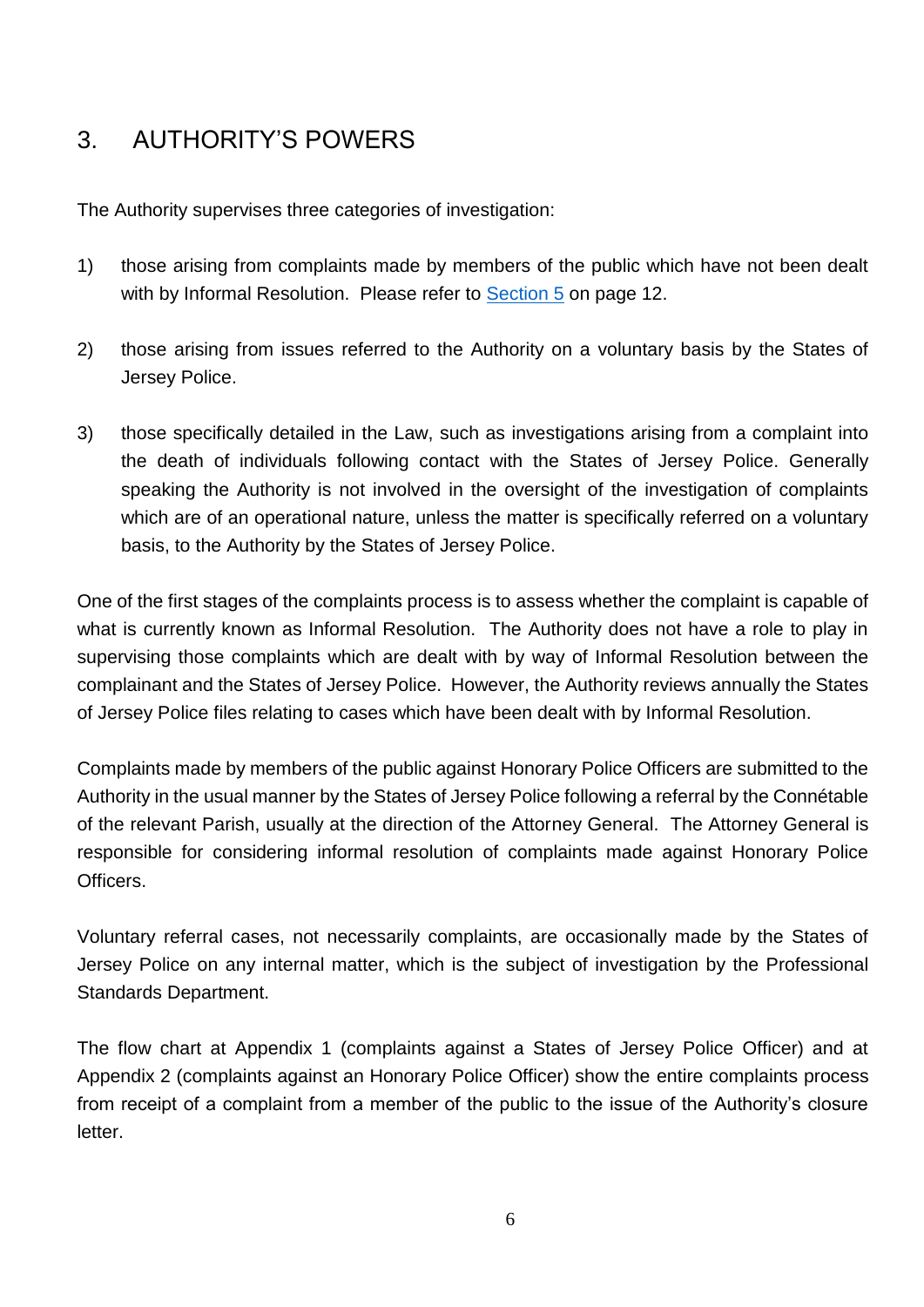The Law requires that the Authority supervise all complaints alleging that the conduct of a member of the States of Jersey Police Force or Honorary Police Force resulted in the death of, or serious injury to, some other person. All deaths or serious injury following police contact would normally be subjected to an investigation by the police standards department and referred to the Authority for supervision.

All cases where a potential conflict or perceived bias is identified are taken very seriously and steps taken to avoid this situation arising. The Authority has a process to ensure that there is no conflict between the supervising member and any complainant or officer(s) subject of the complaint. If a conflict were identified, the case would be re-allocated to another supervising member to ensure impartiality.

The Authority is required to approve the appointment of the Investigating Officer. Usually the Investigating Officer is an officer of the States of Jersey Police of Inspector rank or above. However, on occasions the Authority either requires or agrees to the appointment of an Investigating Officer from an external police force. The need for the involvement of an external police force arises because of potential conflicts or complex cases involving senior officers or because a case is so serious that it warrants the appointment of an external force.

The Chair and Deputy Chair meet with the Professional Standards Department monthly to monitor progress of investigations and other relevant issues. These meetings provide a helpful forum to discuss the handling of all associated complaint matters, to challenge process and decisions where appropriate in a healthy and constructive manner, with the aim to improve the handling of complaints by the police service. The States of Jersey Police and Honorary Police Officers provide a professional service to the public of Jersey and standards are generally very high. However, on occasions officers and the organisations fall short of these standards and it is important to have a system that can quickly establish what has gone wrong, while ensuring there is appropriate accountability at both individual and force level and that lessons are learned. Learning outcomes arising from complaints are taken up by the States of Jersey Police Learning the Lessons Forum and disseminated across the force as appropriate.

Members of the Authority continue to liaise with officers of the Law Officers Department with bimonthly meetings during which current cases are discussed, reasons for any delay are examined and other relevant matters are considered. The introduction of a service level agreement between the Authority, Professional Standards Department and the Law Officer's Department in 2018 continues to work well, with most cases being concluded within agreed timeframes.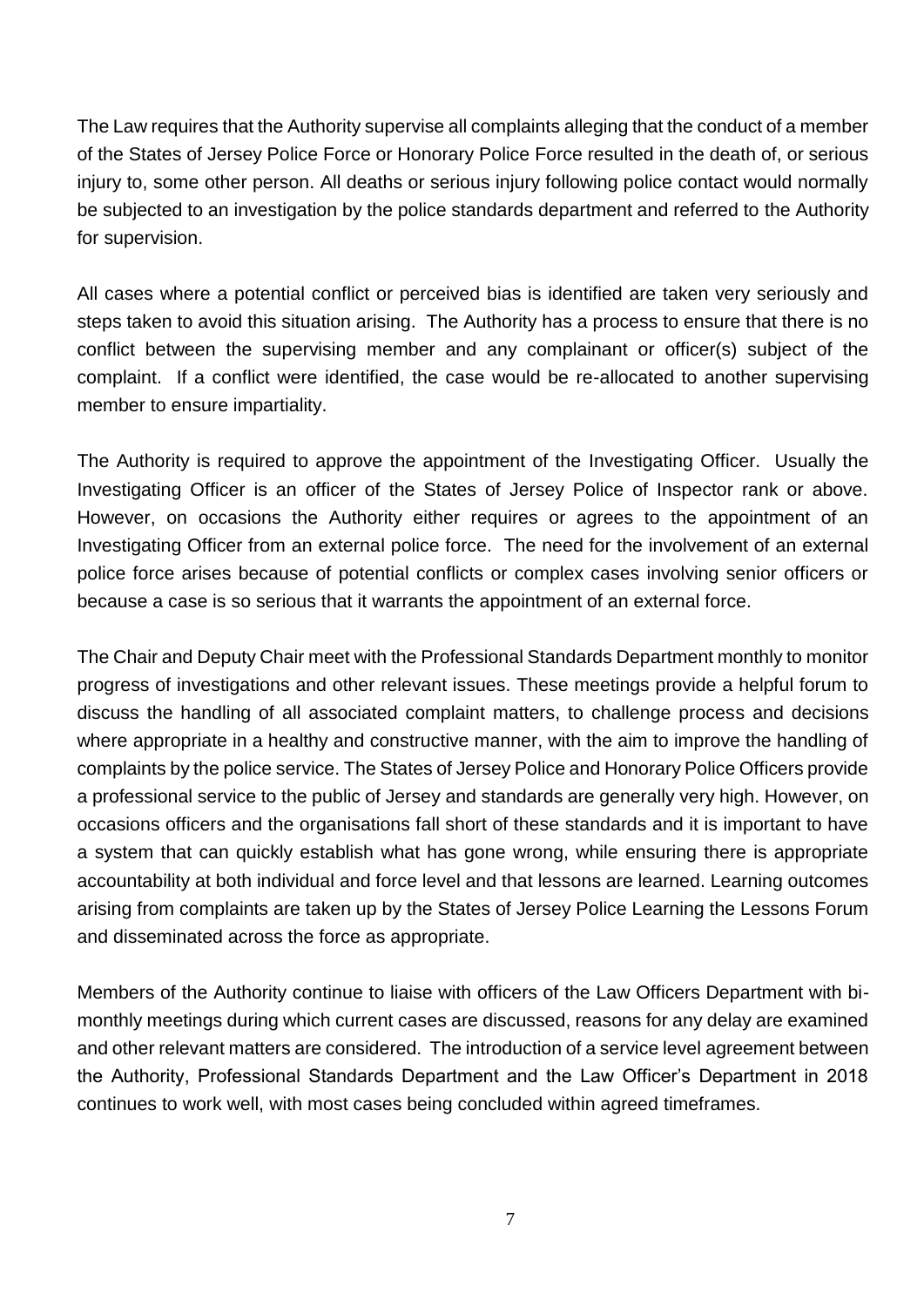### <span id="page-9-0"></span>4. OVERVIEW

In total, 11 new cases were referred to the Authority for supervision in 2019 (16 in 2018) (18 in 2017) (25 in 2016) (21 in 2015), comprising 9 public complaints (14 in 2018) (17 in 2017) (23 in 2016) (19 in 2015), there were no voluntary referrals (0 in 2018) (1 in 2017) (0 in 2016) (2 in 2015) and 2 death/serious injury referrals (2 in 2018) (0 in 2017) (2 in 2016) (0 in 2015). A total of 7 cases were brought forward from 2018, bringing the total number of cases under supervision during 2019 to 18 compared with 22 in 2018, 27 in 2017 and 36 in 2016.

| Overview of complaints    | 2015 | 2016          | 2017 | 2018          | 2019 |
|---------------------------|------|---------------|------|---------------|------|
| Total number of new cases | 21   | 25            | 18   | 16            | 11   |
| Split as:                 |      |               |      |               |      |
| <b>Public Complaint</b>   | 19   | 23            | 17   | 14            |      |
| <b>Voluntary referral</b> | 2    | $\Omega$      |      | $\Omega$      |      |
| Death referral            | 0    | $\mathcal{P}$ | 0    | $\mathcal{P}$ |      |



There were two cases referred to the Authority by the States of Jersey Police relating to death or serious injury following police contact.

In 2019 the Authority liaised with the Citizens Advice Bureau to ascertain the number of enquiries made to the Bureau about police related matters to ensure that wherever possible members of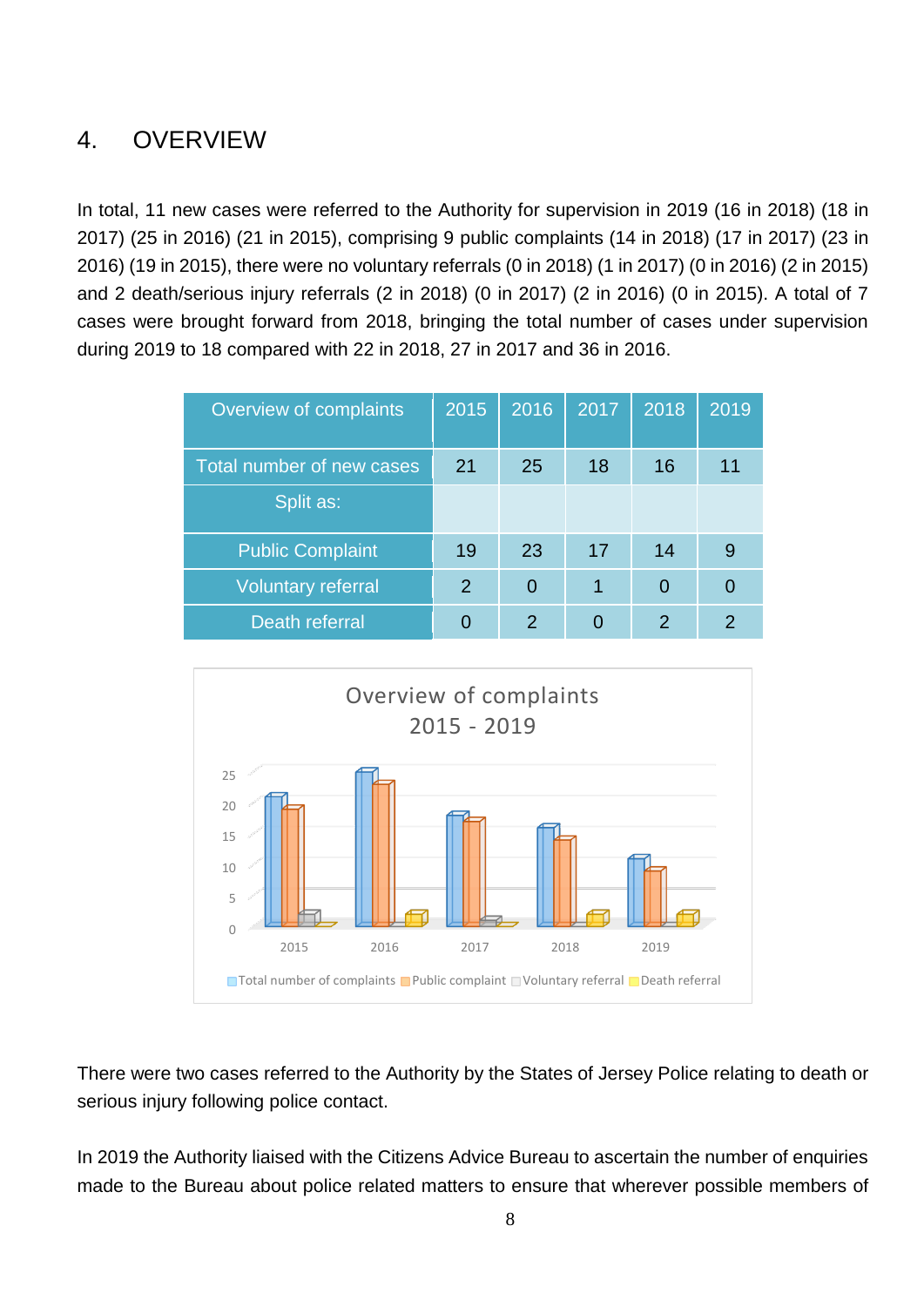the public are given adequate opportunity to proceed with a complaint. The Bureau advised the Authority that during the year it had received 91 enquiries (84 in 2018) (55 in 2017) (38 in 2016) (67 in 2015) about police related matters of which 17 (12 in 2018) (11 in 2017) (13 in 2016) (14 in 2015) were specifically related to complaints against the police and the complaints process. The Authority notes that this number of enquiries is slightly higher than previous years but is consistent with the level of enquiries referred to the Authority although there is no way of knowing how many of the matters raised with the Bureau were formally referred to the Authority.

| <b>Nature of Complaint</b>                                     | 2009           | 2010           | 2011           | 2012           | 2013           | 2014           | 2015           | 2016           | 2017           | 2018           | 2019           |
|----------------------------------------------------------------|----------------|----------------|----------------|----------------|----------------|----------------|----------------|----------------|----------------|----------------|----------------|
| Excessive use of<br>force                                      | 5              | 6              | 14             | 10             | 9              | 13             | 9              | $\overline{4}$ | 3              | 3              | $\overline{1}$ |
| Harassment/<br>threatening<br>behaviour/<br>abuse of authority | 13             | $\overline{2}$ | 8              | 6              | 6              | 12             | 6              | 6              | 6              | $\overline{7}$ | 5              |
| Property<br>Damage/Loss                                        | $\overline{0}$ | 1              | $\overline{0}$ | $\overline{0}$ | $\overline{0}$ | $\overline{2}$ | $\overline{0}$ | $\overline{0}$ | $\overline{1}$ | $\overline{0}$ | $\overline{0}$ |
| Instances relating to<br>death/serious injury                  | $\overline{1}$ | 1              | $\overline{0}$ | $\overline{2}$ | $\overline{2}$ | $\overline{2}$ | $\Omega$       | $\overline{2}$ | $\overline{0}$ | $\overline{2}$ | $\overline{2}$ |
| Use of Pava spray                                              | $\overline{0}$ | $\overline{0}$ | $\overline{0}$ | $\overline{1}$ | $\overline{1}$ | $\overline{0}$ | $\overline{0}$ | $\overline{0}$ | $\overline{0}$ | $\overline{0}$ | $\overline{0}$ |
| <b>Other</b>                                                   | $\overline{7}$ | 6              | 13             | $\overline{7}$ | $\overline{7}$ | 5              | 5              | 11             | $\overline{7}$ | 3              | $\overline{2}$ |
| <b>Data Protection</b><br><b>Breach</b>                        | $\Omega$       | $\overline{0}$ | $\overline{0}$ | 3              | $\overline{1}$ | $\overline{1}$ | $\overline{1}$ | $\overline{2}$ | $\overline{1}$ | 1              | $\overline{1}$ |
| <b>TOTAL</b>                                                   | 26             | 16             | 35             | 29             | 26             | 35             | 21             | 25             | 18             | 16             | 11             |

#### <span id="page-10-0"></span>5. ANALYSIS OF COMPLAINTS

Table 1 – Nature of complaints supervised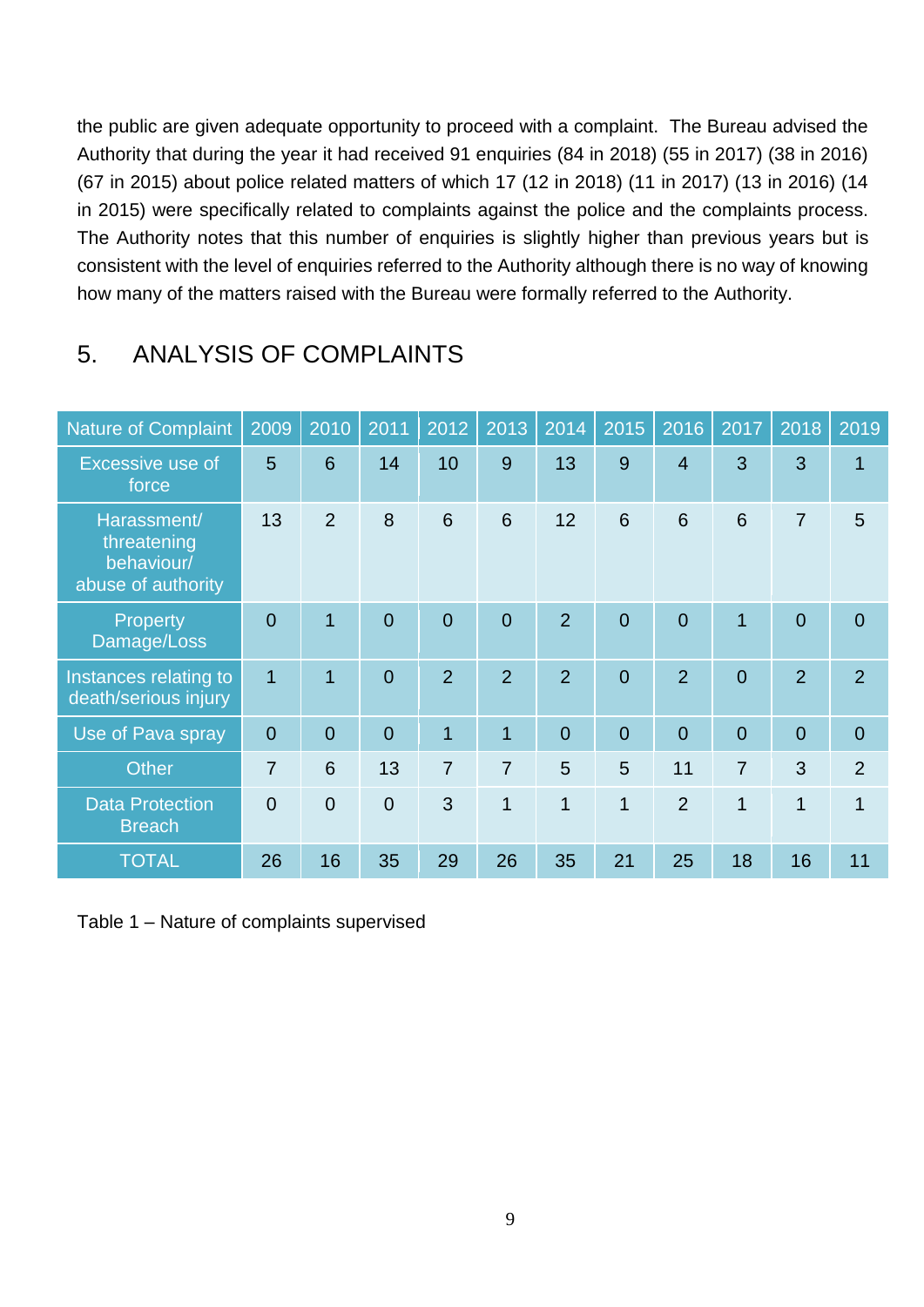

#### **Summary explanation of cases**

The 1 use of force complaint was found to be unsubstantiated

Of the 5 complaints alleging abuse of authority, 1 was found to be frivolous, 1 substantiated, 1 partly substantiated and the remaining 2 cases were found to be unsubstantiated.

In 2019, 1 case was relating to the Data Protection Law; this case was carried forward to 2020.

The 2 cases which fall into "Other" in Table 1 relate to allegations concerning lack of investigation.

Of the 11 new cases supervised, 10 complaints referred to the Authority in 2019 related to the conduct of States of Jersey Police Officers. There was 1 new case concerning the conduct of an Honorary Police Officer.

Of the 10 States of Jersey Police Officer cases; there were 2 referrals relating to death/serious injury following police contact and the remaining 8 were public complaints – 3 relating to operational concerns and 5 against specific police officers.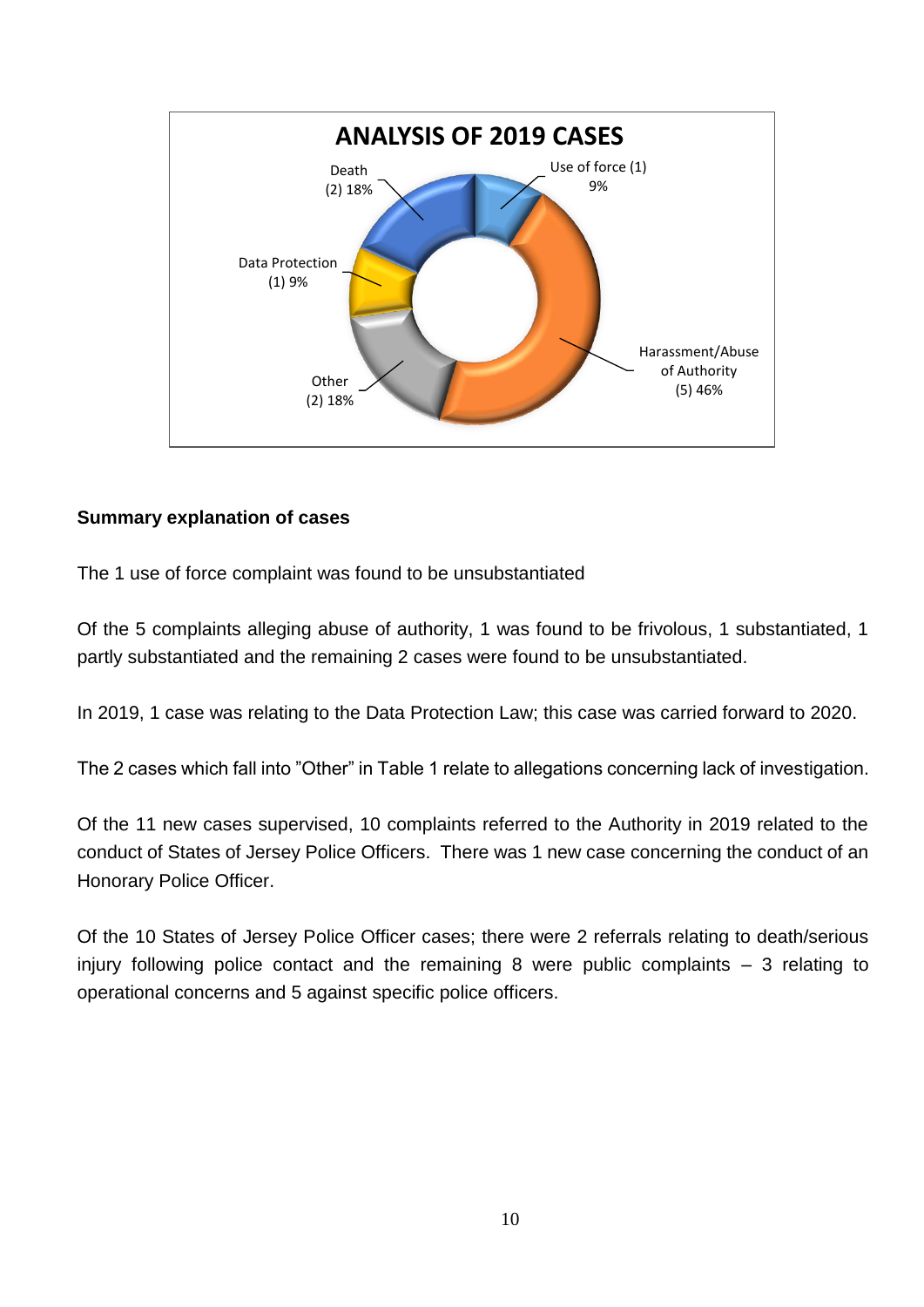#### Outcome of cases supervised

| Outcome                                              | 2009           | 2010           | 2011           | 2012           | 2013           | 2014           | 2015           | 2016           | 2017           | 2018           | 2019           |
|------------------------------------------------------|----------------|----------------|----------------|----------------|----------------|----------------|----------------|----------------|----------------|----------------|----------------|
| <b>Withdrawn or</b><br>Incapable of<br>Investigation | 13             | $\overline{7}$ | 11             | 10             | 11             | $\overline{7}$ | 6              | $\overline{2}$ | $\overline{4}$ | $\overline{2}$ | $\mathbf 0$    |
| <b>Vexatious/</b><br><b>Frivolous</b>                | $\overline{0}$ | $\overline{0}$ | $\overline{1}$ | $\overline{0}$ | $\overline{0}$ | $\mathbf{1}$   | $\overline{0}$ | $\mathbf{1}$   | $\mathbf{1}$   | $\overline{2}$ | 1              |
| <b>Unsubstantiated</b>                               | 8              | $\overline{7}$ | 13             | 11             | 9              | 19             | 10             | 14             | 10             | $\overline{7}$ | $\overline{4}$ |
| Substantiated/<br><b>Partly</b><br>Substantiated     | 5              | $\overline{2}$ | 10             | 8              | 6              | 8              | 5              | 8              | 3              | 5              | $\overline{2}$ |
| Outstanding at<br>year end                           | $\overline{0}$ | $\mathbf 0$    | $\overline{0}$ | $\overline{0}$ | $\overline{0}$ | $\overline{0}$ | $\overline{0}$ | $\overline{0}$ | $\overline{0}$ | $\overline{0}$ | $\overline{4}$ |
| <b>TOTAL</b>                                         | 26             | 16             | 35             | 29             | 26             | 35             | 21             | 25             | 18             | 16             | 11             |
|                                                      |                |                |                |                |                |                |                |                |                |                |                |

Table 2 – Outcome of Cases Supervised by Year Initiated



At the end of 2019, 11 cases had been referred to the Authority (4 cases have been carried forward to 2020 and are still being investigated).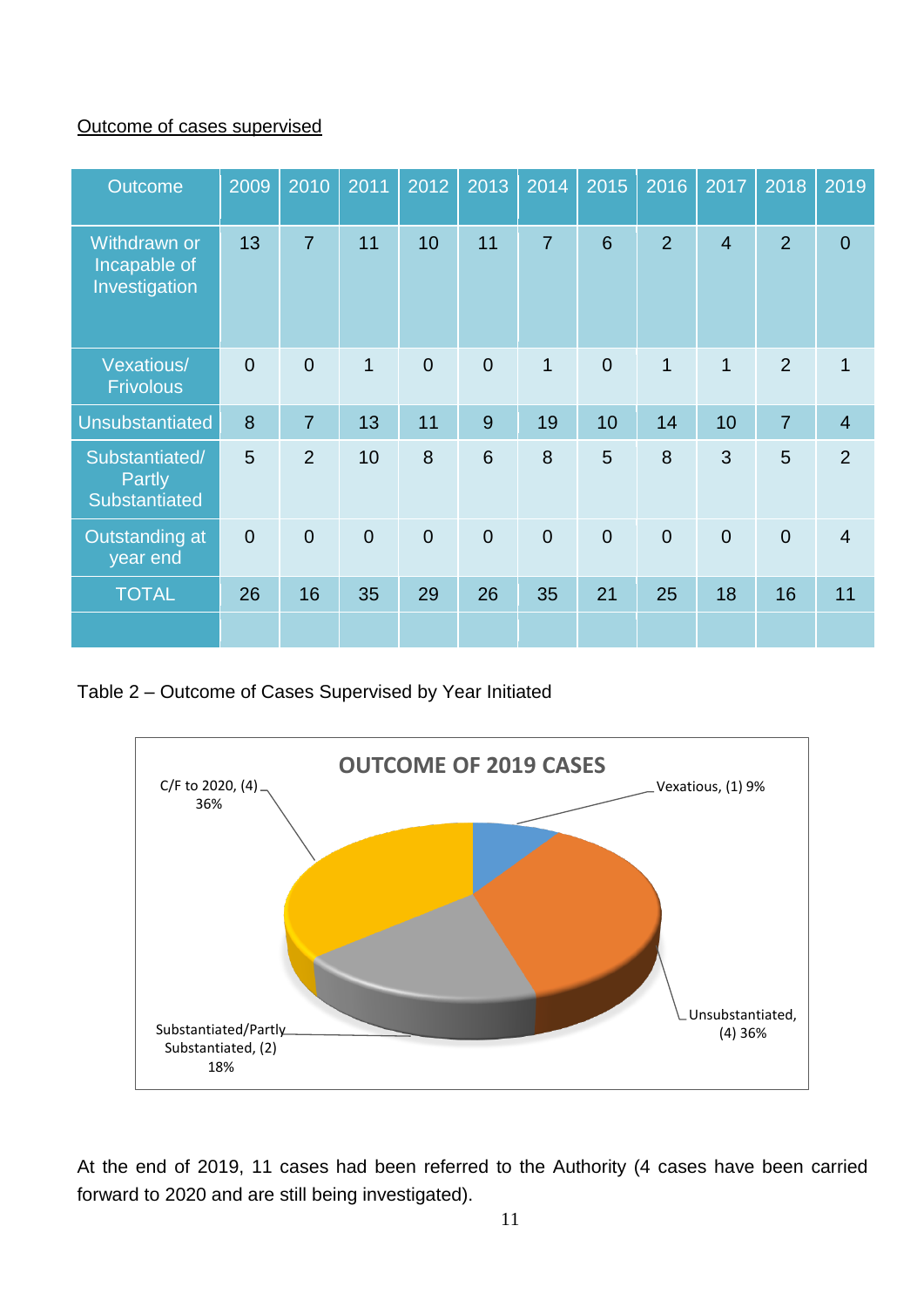7 of the 11 new cases that were referred in 2019 were concluded in the year; of these 7, 2 cases were found to be partly substantiated or substantiated compared with 1 case in 2018, 3 cases in 2017 and 6 cases in 2016. The Authority notes that 4 of the 11 new cases were found to be unsubstantiated (compared with 5 in 2018, 6 in 2017 and 8 in 2016).

Members of the Authority have cause, on occasion, to challenge the findings of the Investigating Officer or to question aspects of the investigation or certain recommendations. Whenever such a challenge is made the Authority ensures that any queries are resolved and all matters have been concluded to the Authority's satisfaction. Members of the Authority also, on occasion, make observations on operational issues, which may be called into question by an investigation. During 2019 the Authority's supervising members questioned or asked for further information on the investigations on 5 occasions - (2018 – 7 times). Their questions related to the content of investigation report and the process.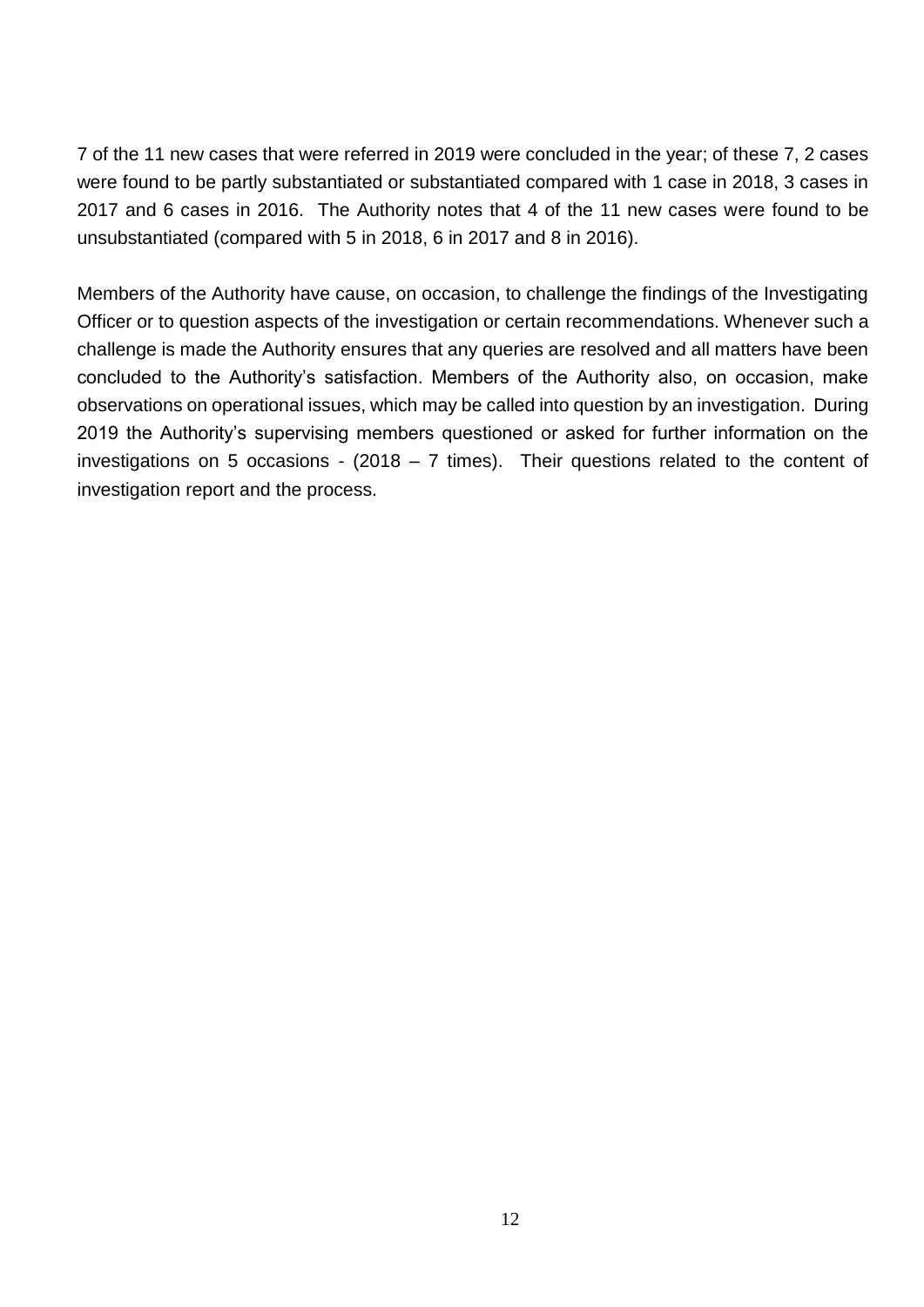### <span id="page-14-0"></span>6. INFORMAL RESOLUTION

 $\overline{a}$ 

<span id="page-14-2"></span>A review of the Complaints Register maintained by the States of Jersey Police, revealed that in 2019 the Police registered 53 complaints. 29 cases were resolved through the informal resolution process (25 in 2018) (18 in 2017) (13 in 2016) (14 in 2015) (22 in 2014). The Authority notes the continuing trend for more complaints to be resolved to the satisfaction of complainants, through the "informal resolution" process. Resolution of complaints by this process is, in the main, by way of an explanation of particular Police actions or responses, or as a result of a formal apology.

The Authority conducts a twice-yearly review of the records of all complaint cases which were informally resolved by the States of Jersey Police. These cases are not referred to the Authority. The Authority is satisfied these cases were dealt with appropriately and had no cause for concern with those complaints resolved in 2019.

### <span id="page-14-1"></span>7. TIME TAKEN TO COMPLETE INVESTIGATIONS

The length of time taken to complete an investigation has been reported on in previous reports by the Authority. Occasionally delays in the investigation are unavoidable when the matter is sub judice<sup>1</sup> due to an on-going criminal investigation or where delays are encountered in engaging with the complainant. On the whole the Authority had no particular concerns about delays in 2019.

During the course of 2019, bi-monthly meetings between the Authority, the Professional Standards Department and a member of the Law Officers Department continued and provided a useful forum for monitoring the progress of cases. The Authority notes that since the introduction of the service level agreement between the Law Officers Department, the Professional Standards Department (States of Jersey Police) and the JPCA the time taken to investigate and conclude the supervision of complaint cases has generally resulted in case conclusion within agreed time frames. At the end of 2019 there was one outstanding case under review by the Law Officers department.

<sup>&</sup>lt;sup>1</sup> Sub-judice is generally invoked when the complainant, or the officer subject to the complaint, is facing a criminal charge. The complaint investigation is placed on hold until the criminal charge has been dealt with. However, the investigation into the complaint may proceed with the informed consent of the complainant to waive their right to sub-judice.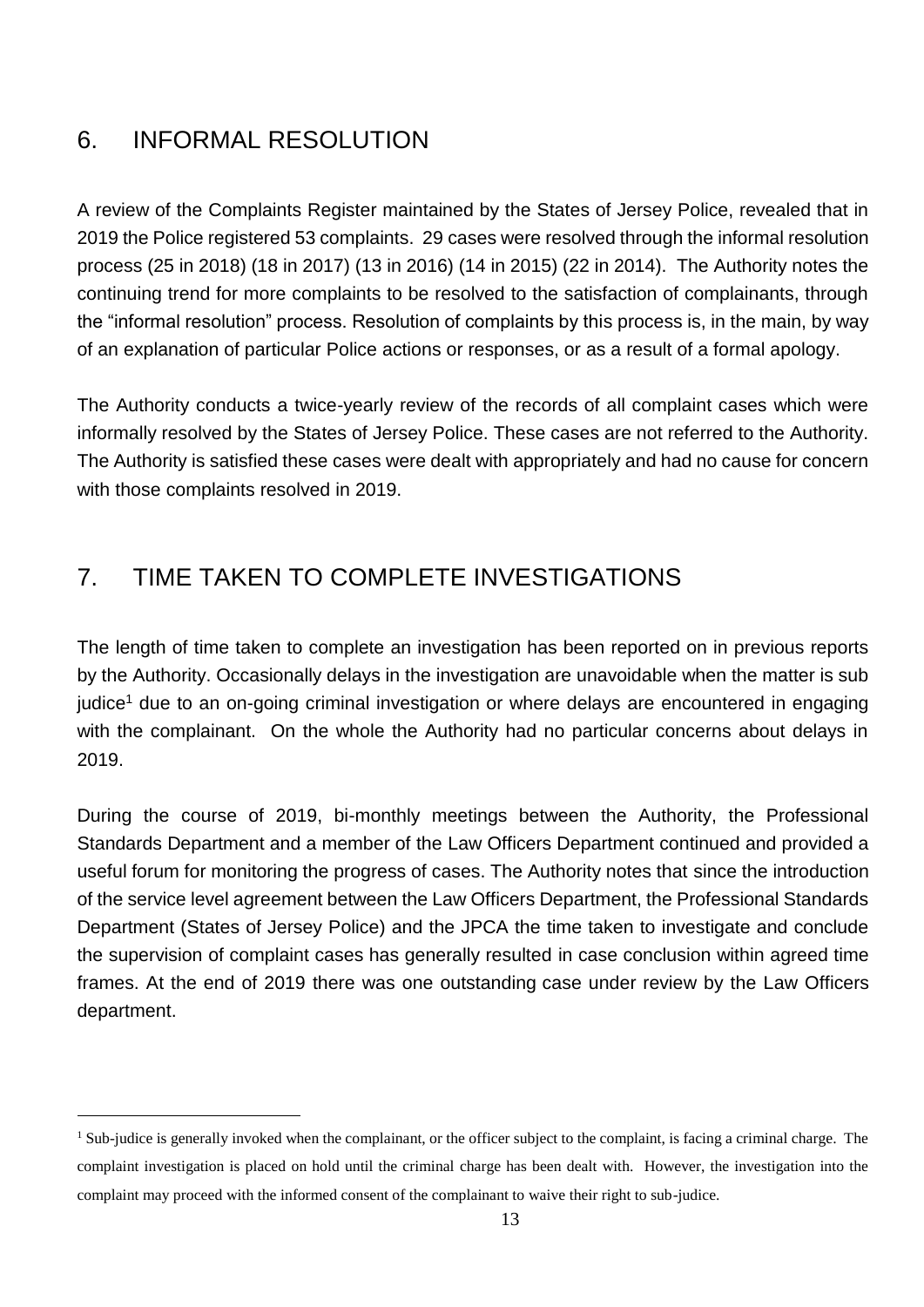#### <span id="page-15-0"></span>8. GENERAL SUPERVISION AND OVERSIGHT

The Members, between them, visited all Parish Halls to view the registers of complaints made against Honorary Police Officers; maintenance of these registers is required pursuant to the Law. The visits to each Parish are conducted on an annual basis in December and details of informally resolved complaints are referred to the Attorney General. The Authority requested one Parish to include a recently received complaint on their Parish Register; the Authority had no cause for concern when reviewing the records held by the remaining Parishes relating to the Honorary Police.

The annual review of Parish records by Members of the Authority and the twice-yearly review of the States of Jersey Police's complaint register by the Chairman and Administrator is an essential monitoring exercise to ensure that all complaints which are made by members of the public, whether to a particular Parish or to the States of Jersey Police, are, where appropriate, referred to the Authority for supervision.

The Authority continues to receive information of taser and firearms deployment by officers of the States of Jersey Police. It is noted that since tasers were introduced in 2013, a States of Jersey Police Firearms Officer has discharged a taser following deployment to an incident involving a weapon on four occasions (2017 one incident, 2018 two incidents and 2019 one incident). The Authority continues to receive notification of taser and firearms deployment. Under the provisions of the current law, the Authority has no formal role in these matters unless a complaint arises from their use or the matter is referred voluntarily to the Authority by the States of Jersey Police. There have been no complaints regarding Taser since they were introduced in 2013.

The Authority notes the use of body worn cameras continue to play an important role in the investigation of complaints, potentially leading to the informal resolution or withdrawal of a greater number of complaints than hitherto.

#### <span id="page-15-1"></span>9. ACCOUNTS

The budget allocated to the Authority in 2019 was £38,500 (2018 £38,300) (2017 £38,300) (2016 £38,200) (2015 £36,630). The actual costs incurred in 2019 amounted to £37,834.01 (2018 - £40,748.09) (2017 - £26,856.36) (2016 £45,007) (2015 £31,283).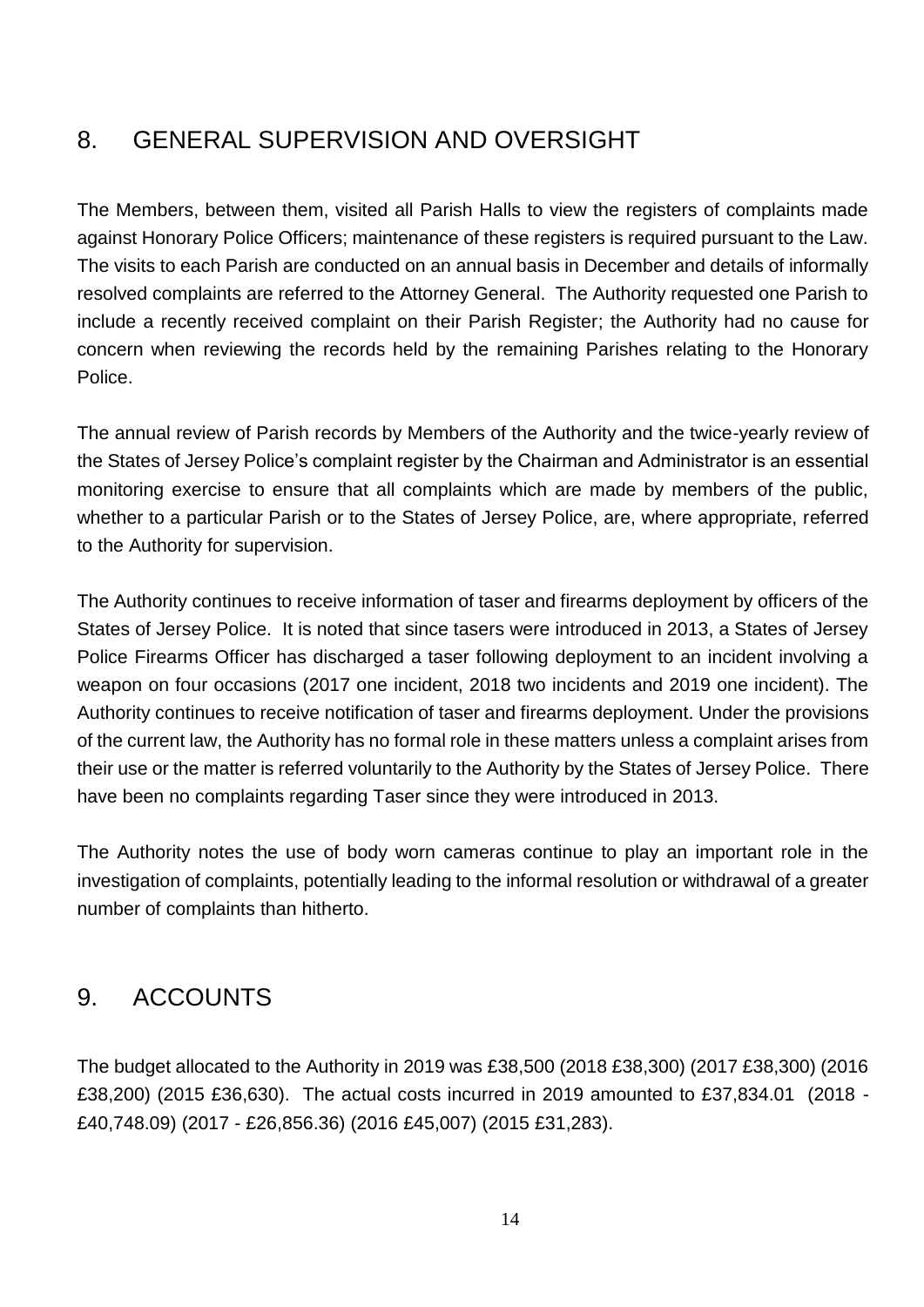The budget figure includes £10,000 of indemnity insurance (which was not utilised), rental costs of £12,600 and office running costs of £16,100. It should be noted that the Authority incurred exceptional legal costs in the region of £21,000 (2018 - £14,000) resulting from the Authority taking legal advice. Two particular cases have carried forward into 2020 and legal costs for these cases are ongoing.

All investigation costs are borne by the States of Jersey Police, including the costs incurred in appointing external police forces where they are utilised.

Due to the complexity of some of the cases under review, the Authority reached agreement with the Minister in 2013 that, where deemed necessary and appropriate, additional resources would be made available to the Authority to enable it to employ the services of an independent experienced investigator to assist with the supervision of the more complex investigations. To date the Authority has not availed itself of this additional resource.

#### <span id="page-16-0"></span>10. NEW INITIATIVES DURING THE YEAR

#### **Complaints procedure via the States of Jersey Portal.**

As part of the restructuring of the States of Jersey and the One Government initiative, the States have established a customer and local services operation based at the former social security offices. Customer feedback (complaints and compliments), can now be made through an on-line portal. Police complaints can now be made using this method. However, it should be noted that whilst this allows an additional initial route for the public to make a complaint against the police, the States of Jersey Police (Complaints and Discipline) (Jersey) Law 1999 will continue to determine the procedure for the handling and management of complaints following referral to the police through the States e-portal.

The States of Jersey Police gave presentations to all Authority members on Body Worn Camera and the use of taser in June 2019. The Chairman joined the States of Jersey Police on a Post Incident Management exercise focusing on death or serious injury following Police contact in November 2019.

The Authority continues to review its operating processes and procedures and where necessary changes and adapts its practices to ensure the supervision and oversight of police complaint investigations are conducted in an independent, impartial and transparent manner. All supervised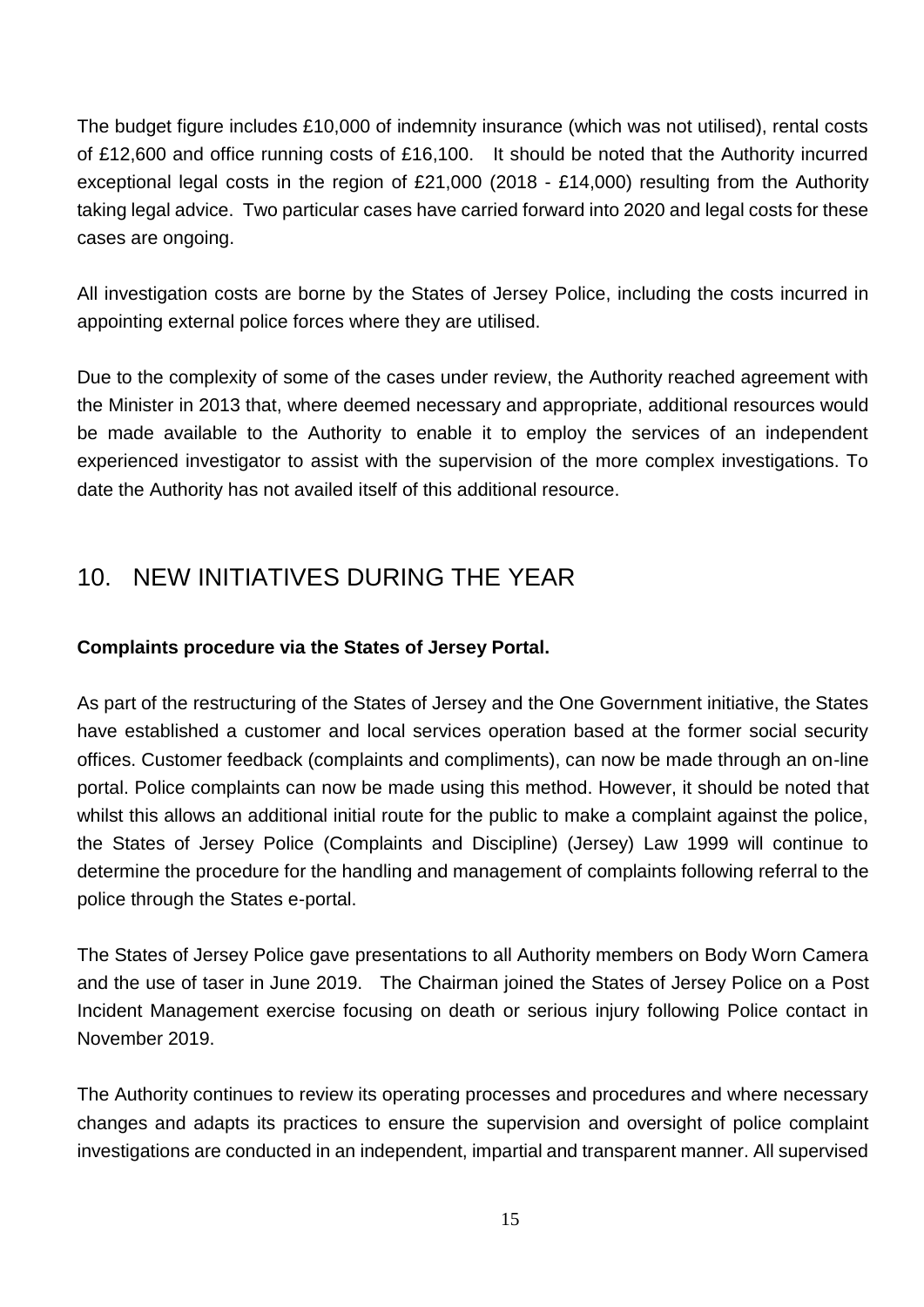investigations continue to be subjected to further scrutiny through a second review process by another member/s of the Authority before each complaint is closed.

### <span id="page-17-0"></span>11. REGULAR COMPLAINANTS/UNREASONABLE COMPLAINANT

### **CONDUCT**

The Authority wishes to emphasise that it recognises the importance of considering all new complaints and complainants (regardless of whether the complainant has previously made a complaint), in a fair, impartial and independent manner.

The Authority is pleased to note that as part of the customer services programme introduced by the Government of Jersey, a customer feedback policy, which includes managing unreasonable conduct, is now operational. The States of Jersey Police have also adopted a new procedure for handling persistent and unreasonable complainants during 2019.

The Authority has a policy for handling complaints made against the Authority and its members. The Authority is committed to providing a high standard of service to the Jersey public. We aim to perform our role in a fair, reasonable, proportionate and timely manner to provide the public with an efficient service.

#### <span id="page-17-1"></span>12. SUMMARY

The table and charts detailed earlier in this report show the number of complaints registered by the States of Jersey Police together with those referred to the Authority for supervision, to be lower than those of the previous years.

This reduction may be attributable to the introduction of body worn cameras since 2013 and the now, regular use of this equipment.

The proportion of complaints being satisfactorily concluded through the States of Jersey Police Informal Resolution process was slightly increased from last year at 29 complaints (57%) (2018 - 25 complaints (44%)) compared with 18 in 2017 (32%)

#### **Comparison with UK police complaints data**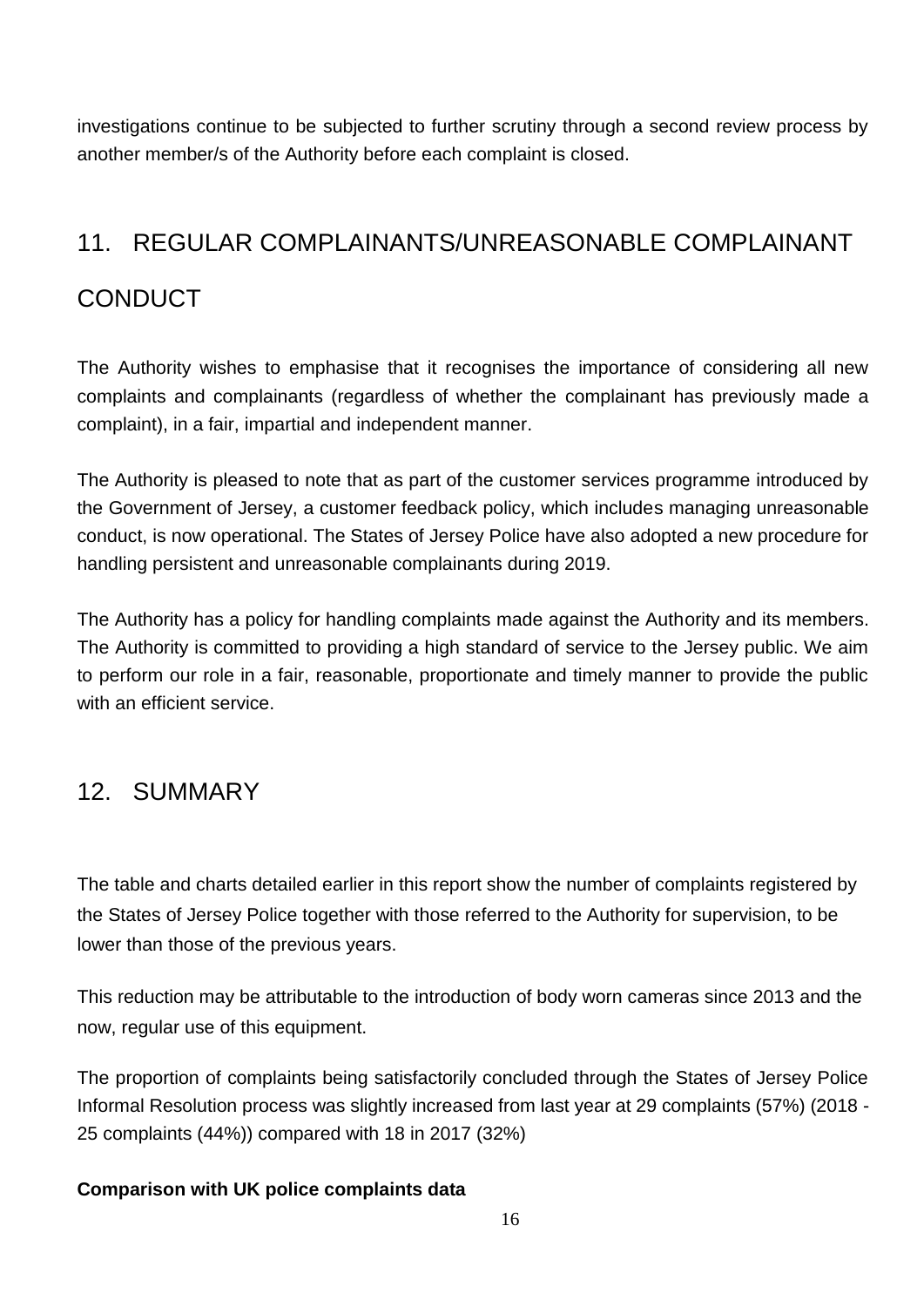It is not possible to make a direct comparison between complaints made against the police in Jersey and complaints made against separate police forces in England and Wales. There are a number of differences in complaint classification and systems together with variables on how they are recorded. Looking at the latest available police complaint data for England and Wales (2018/19), which records the number of complaints received per 1000 employees by each of the 45 police forces, with a view to giving an **indication only** of the number of complaints received by the States of Jersey Police per employee. In 2019 the States of Jersey Police received 0.50 complaints per 1,000 population (53 complaints from an estimated population of 106,800) (2018 – 0.55 complaints per 1000. 58 complaints from an estimated population of 104,000). Whilst reiterating it is **not possible to provide a clear comparison**, this data suggests that complaints received by the States of Jersey Police remain amongst the lowest 20% of Police forces in England and Wales.

The Authority is pleased to report the number of complaints received by the Police and those referred to the Authority continue at relatively low levels, when compared to the past ten years. However, as in previous recent years a number of cases were more complex, problematic and time consuming. In any complaints process it is not possible to please everyone and there will inevitably be complainants who remain aggrieved at the conclusion of the investigation into their complaint and who are unsatisfied with the handling and findings of the investigation into their complaint.

Throughout the period 2017-18 the Authority was the subject of an ongoing application for a Judicial Review into the supervision of a complaint. Following three hearings the Royal Court rejected the application for Judicial Review in late 2017. In January 2018 the complainant applied for the matter to be considered by the Judicial Committee of the Privy Council (Supreme Court – London). The Judicial Committee of the Privy Council rejected the application in May 2018. It is a requirement that decisions of the Judicial Committee of the Privy Council are registered in Jersey's Royal Court. However, the complainant registered objections to the Royal Court registration resulting in further unforeseen legal costs being incurred. The judgement was successfully registered in the Royal Court in July 2019.

#### **Proposed Public Ombudsman**

In March 2018, the States voted to support a proposition to bring forward primary legislation to establish a Public Services Ombudsman to replace the Jersey Complaints Board and other regulatory bodies established by the States of Jersey. In November 2018, the Jersey Law Commission published a topic report titled: Designing A Public Services Ombudsman For Jersey. This report set out various options and models of what a Public Services Ombudsman scheme might look like, together with estimated costs and comparison with other Ombudsman models operating in similar jurisdictions around the world. In July 2019 a consultation process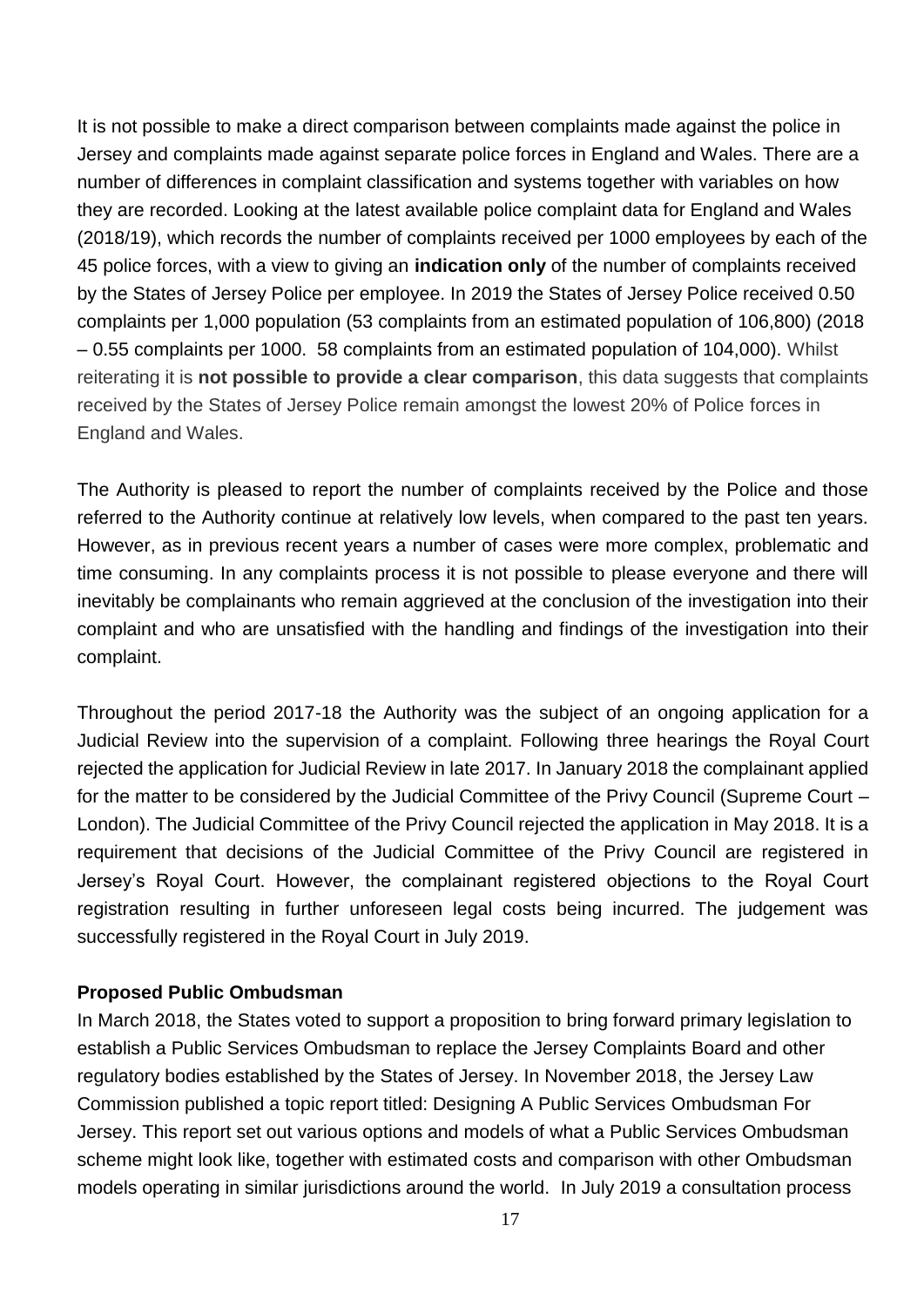began giving islanders their say on whether the Government should appoint an independent ombudsman to look into complaints against public services. Part of the consultation sought views on how the Ombudsman should work with other watchdogs and regulators already established in Jersey. The Authority made a submission to this consultation in October 2019

The Authority remains committed to continuing in its role of supervising and monitoring complaint investigations in an impartial, independent, thorough and fair manner. The Authority considers that the system of providing independent oversight and monitoring of the investigation into complaints is efficient, cost effective and accessible. However, there remains room for developing practice, and in particular to take account of the reforms to the police complaints and disciplinary systems in the UK, which will come into effect in early 2020. These reforms will move the emphasis from a culture seeking to blame and punish officers, to one which is more open, reflective of mistakes and focussed on a greater emphasis on learning, development and improvement. It is anticipated this will further increase transparency whilst maintaining and ensuring accountability. The Authority foresees the new law in Jersey will similarly provide opportunity for learning, improvement in practice and procedure, further enhancing public confidence in the service provided by the police and the Authority.

#### **Acknowledgements**

The Chairman would like to express his appreciation to Mr Graham Jennings, who stepped down during the year on health grounds, for his time with the Authority. The Chairman is indebted to all the voluntary Members of the Authority who give up their time so generously in the conduct of their role, and strive to ensure impartiality and fairness at all times. The Chairman is particularly grateful to the administrator for the continuity and efficiency she brings to the Authority and for her continued dedication and professionalism.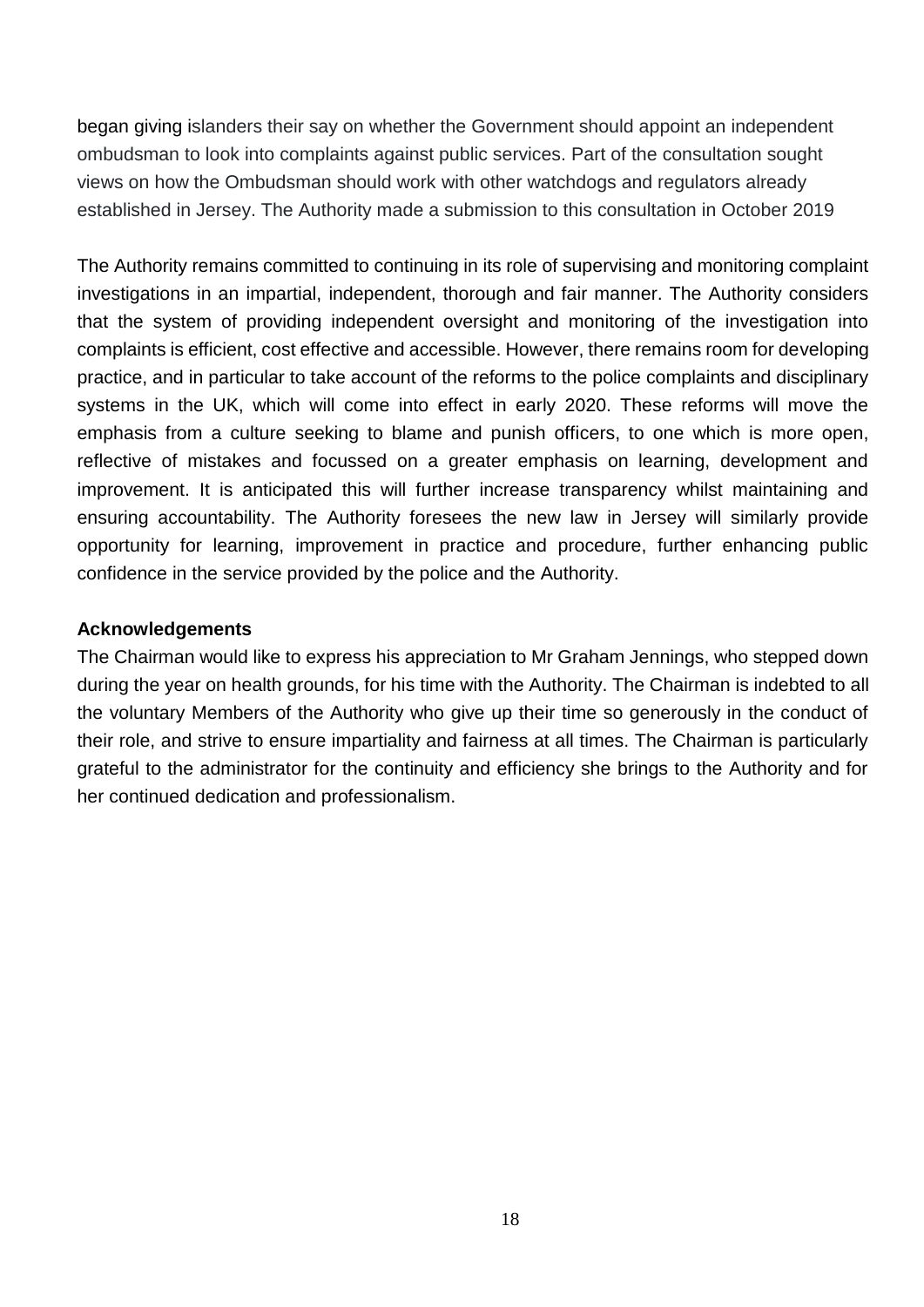#### <span id="page-20-0"></span>Appendix 1 – Flow chart – States of Jersey Police Officer



<sup>1</sup> Refer to footnote on page 8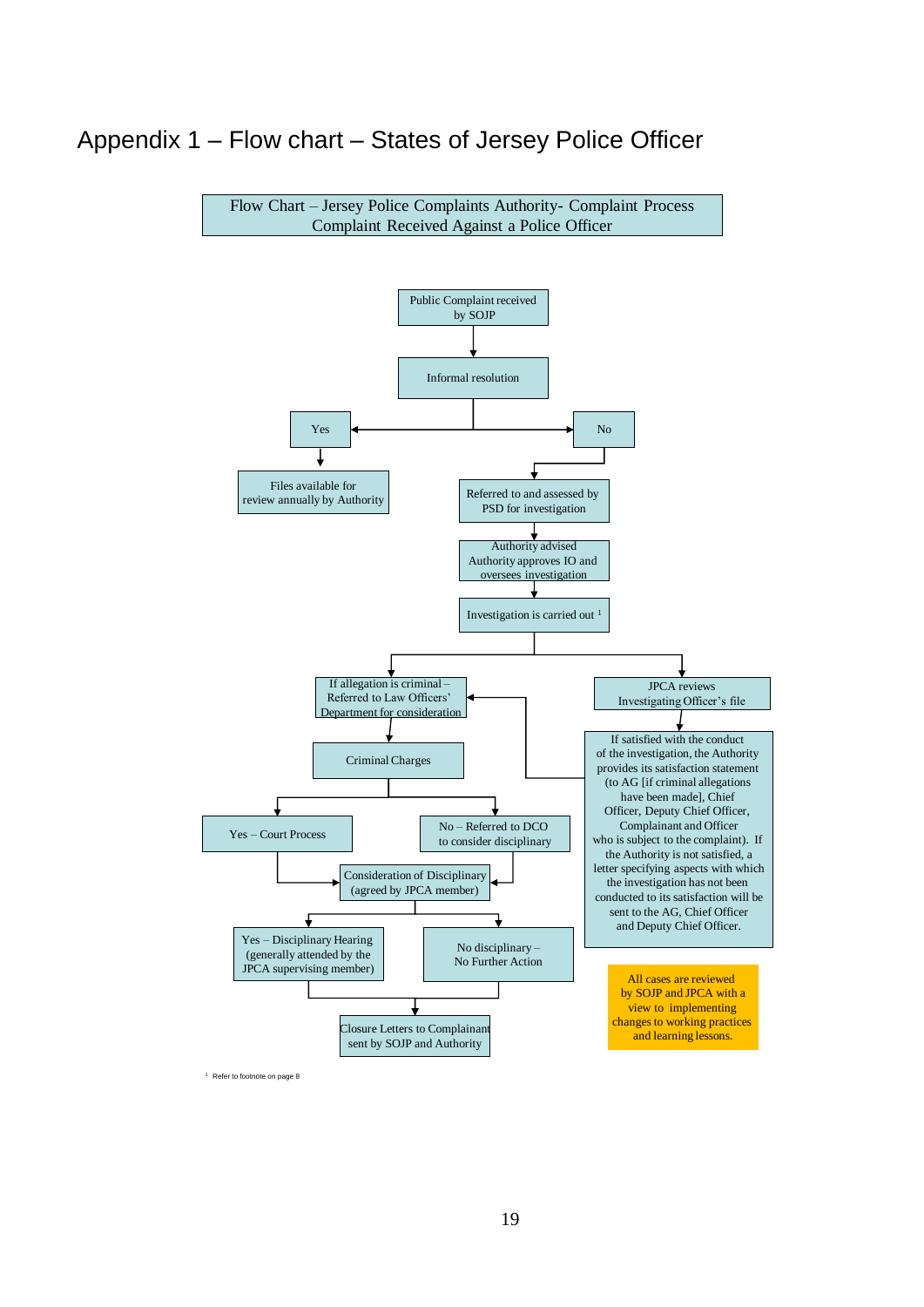#### <span id="page-21-0"></span>Appendix 2 - Flow chart - Honorary Police Officer



<sup>1</sup> Refer to footnote on page 8